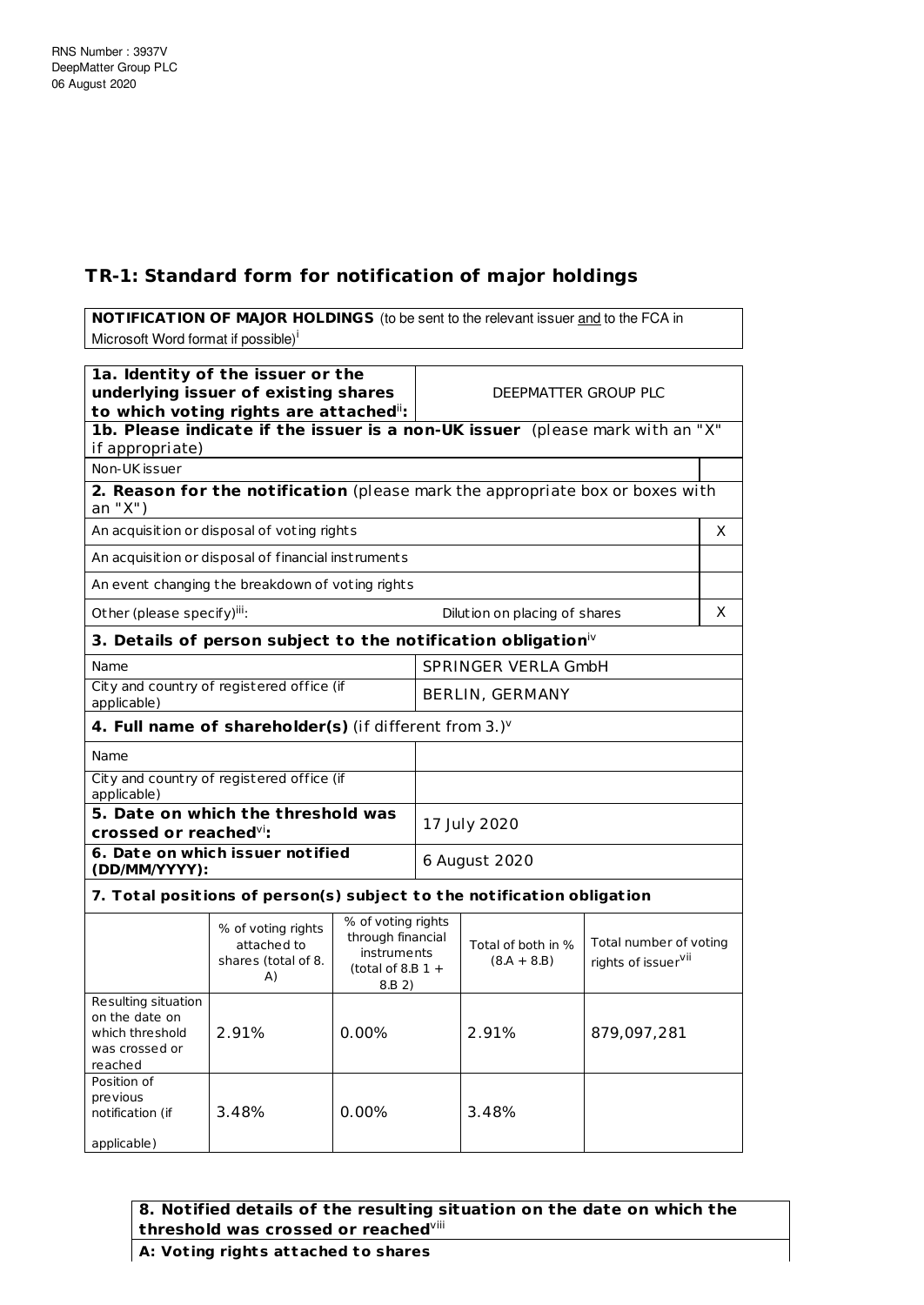| Class/type of                                   | Number of voting rights <sup>ix</sup>           |                                                    | % of voting rights                              |                                                    |
|-------------------------------------------------|-------------------------------------------------|----------------------------------------------------|-------------------------------------------------|----------------------------------------------------|
| shares                                          | <b>Direct</b>                                   | <b>Indirect</b>                                    | <b>Direct</b>                                   | <b>Indirect</b>                                    |
| ISIN code (if<br>possible)                      | (Art 9 of Directive<br>2004/109/EC)<br>(DTR5.1) | (Art 10 of Directive<br>2004/109/EC)<br>(DTR5.2.1) | (Art 9 of Directive<br>2004/109/EC)<br>(DTR5.1) | (Art 10 of Directive<br>2004/109/EC)<br>(DTR5.2.1) |
| Ordinary<br>shares of<br>£0.001<br>GB00B29YYY86 | 25,600,000                                      | $0\%$                                              | 2.91%                                           | $0.00\%$                                           |
|                                                 |                                                 |                                                    |                                                 |                                                    |
|                                                 |                                                 |                                                    |                                                 |                                                    |
| <b>SUBT OT AL 8. A</b>                          | 25,600,000                                      |                                                    | 2.91%                                           |                                                    |

| B 1: Financial Instruments according to Art. 13(1)(a) of Directive 2004/109/EC<br>(DTR5.3.1.1(a)) |                                             |                                               |                                                                                                    |                       |
|---------------------------------------------------------------------------------------------------|---------------------------------------------|-----------------------------------------------|----------------------------------------------------------------------------------------------------|-----------------------|
| <b>Type of financial</b><br><b>instrument</b>                                                     | <b>Expiration</b><br>$\mathbf{date}^\times$ | Exercise/<br>Conversion<br>Period $^{\chi i}$ | Number of voting<br>rights that may be<br>acquired if the<br>instrument is<br>exercised/converted. | % of voting<br>rights |
|                                                                                                   |                                             |                                               |                                                                                                    |                       |
|                                                                                                   |                                             |                                               |                                                                                                    |                       |
|                                                                                                   |                                             |                                               |                                                                                                    |                       |
|                                                                                                   |                                             | <b>SUBTOTAL 8. B 1</b>                        |                                                                                                    |                       |

|                                           | (b) of Directive 2004/109/EC (DTR5.3.1.1 (b)) |                                                        |                                                         |                            | B 2: Financial Instruments with similar economic effect according to Art. 13(1) |
|-------------------------------------------|-----------------------------------------------|--------------------------------------------------------|---------------------------------------------------------|----------------------------|---------------------------------------------------------------------------------|
| Type of<br>financial<br><b>instrument</b> | <b>Expiration</b><br>$\mathbf{date}^\times$   | Exercise/<br><b>Conversion</b><br>Period <sup>xi</sup> | <b>Physical or</b><br>cash<br>settlement <sup>xii</sup> | Number of<br>voting rights | % of voting<br>rights                                                           |
|                                           |                                               |                                                        |                                                         |                            |                                                                                 |
|                                           |                                               |                                                        |                                                         |                            |                                                                                 |
|                                           |                                               |                                                        |                                                         |                            |                                                                                 |
|                                           |                                               |                                                        | <b>SUBT OT AL</b><br>8.B.2                              |                            |                                                                                 |

|                                                                                                     | 9. Information in relation to the person subject to the notification                                  |                    |                     |  |
|-----------------------------------------------------------------------------------------------------|-------------------------------------------------------------------------------------------------------|--------------------|---------------------|--|
| obligation (please mark the                                                                         |                                                                                                       |                    |                     |  |
|                                                                                                     |                                                                                                       |                    |                     |  |
| applicable box with an "X")                                                                         |                                                                                                       |                    |                     |  |
|                                                                                                     | Person subject to the notification obligation is not controlled by any natural person or legal entity |                    |                     |  |
|                                                                                                     | and does not control any other undertaking(s) holding directly or indirectly an interest in the       |                    |                     |  |
| (underlying) issuerXill                                                                             |                                                                                                       |                    |                     |  |
| Full chain of controlled undertakings through which the voting rights and/or the                    |                                                                                                       |                    |                     |  |
| financial instruments are effectively held starting with the ultimate controlling natural person or |                                                                                                       |                    |                     |  |
| legal entity <sup>XiV</sup> (please add additional rows as necessary)                               |                                                                                                       |                    |                     |  |
|                                                                                                     |                                                                                                       | % of voting rights |                     |  |
|                                                                                                     | % of voting rights                                                                                    | through financial  |                     |  |
|                                                                                                     | if it equals or is                                                                                    | instruments if it  | Total of both if it |  |
| Name $XV$                                                                                           | higher than the                                                                                       | equals or is       | equals or is higher |  |
|                                                                                                     | not ifiable                                                                                           | higher than the    | than the notifiable |  |
|                                                                                                     |                                                                                                       |                    |                     |  |